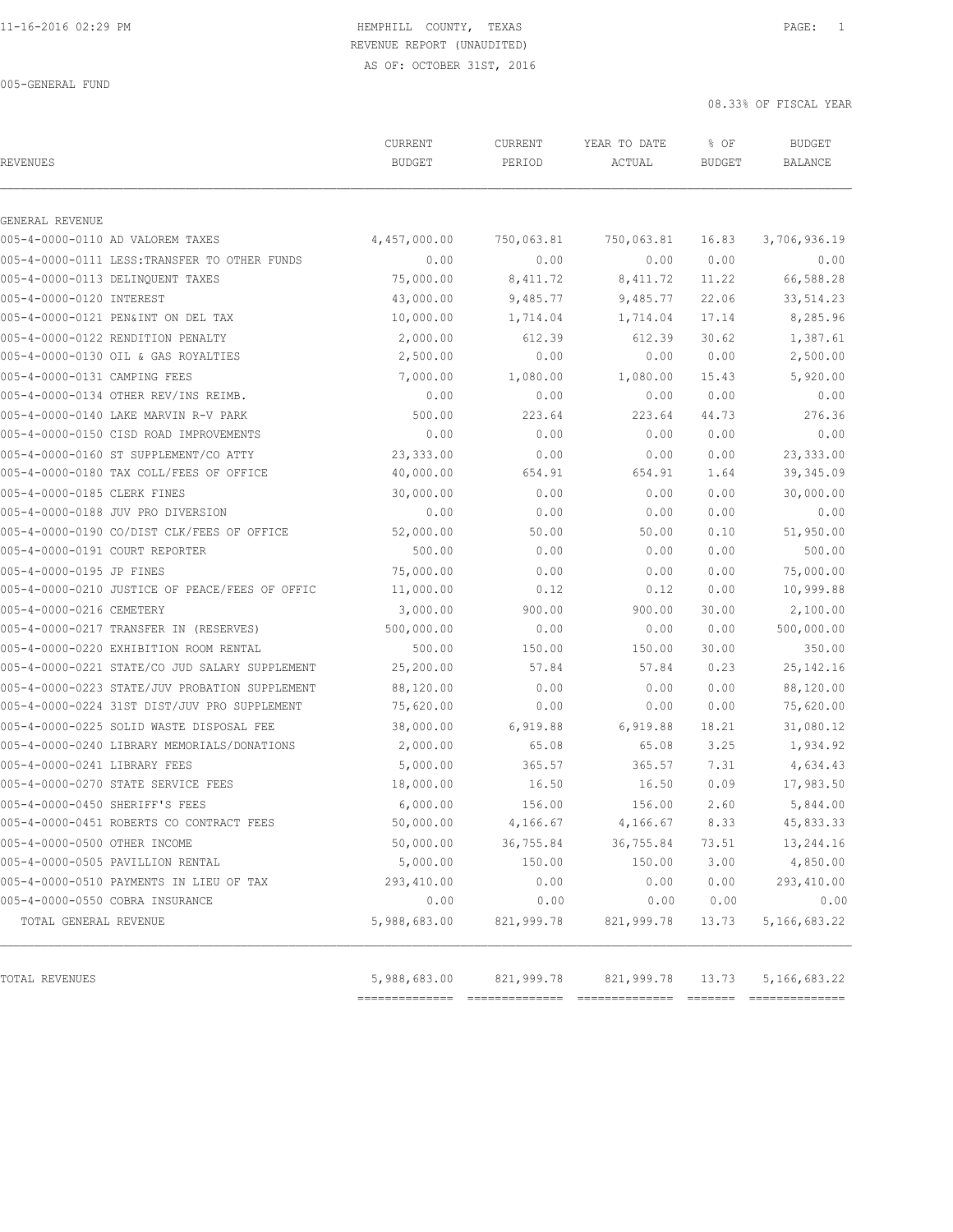008-LAW LIBRARY

| REVENUES                                   | CURRENT<br><b>BUDGET</b> | CURRENT<br>PERIOD | YEAR TO DATE<br>ACTUAL | % OF<br>BUDGET | BUDGET<br><b>BALANCE</b> |
|--------------------------------------------|--------------------------|-------------------|------------------------|----------------|--------------------------|
|                                            |                          |                   |                        |                |                          |
| GENERAL REVENUE                            |                          |                   |                        |                |                          |
| 008-4-0000-0110 TRANSFER FROM FUND BALANCE | 0.00                     | 0.00              | 0.00                   | 0.00           | 0.00                     |
| 008-4-0000-0550 COURT FEES-LAW/LIB         | 2,000.00                 | 0.00              | 0.00                   | 0.00           | 2,000.00                 |
| TOTAL GENERAL REVENUE                      | 2,000.00                 | 0.00              | 0.00                   | 0.00           | 2,000.00                 |
|                                            |                          |                   |                        |                |                          |
| TOTAL REVENUES                             | 2,000.00                 | 0.00              | 0.00                   | 0.00           | 2,000.00                 |
|                                            |                          |                   |                        |                |                          |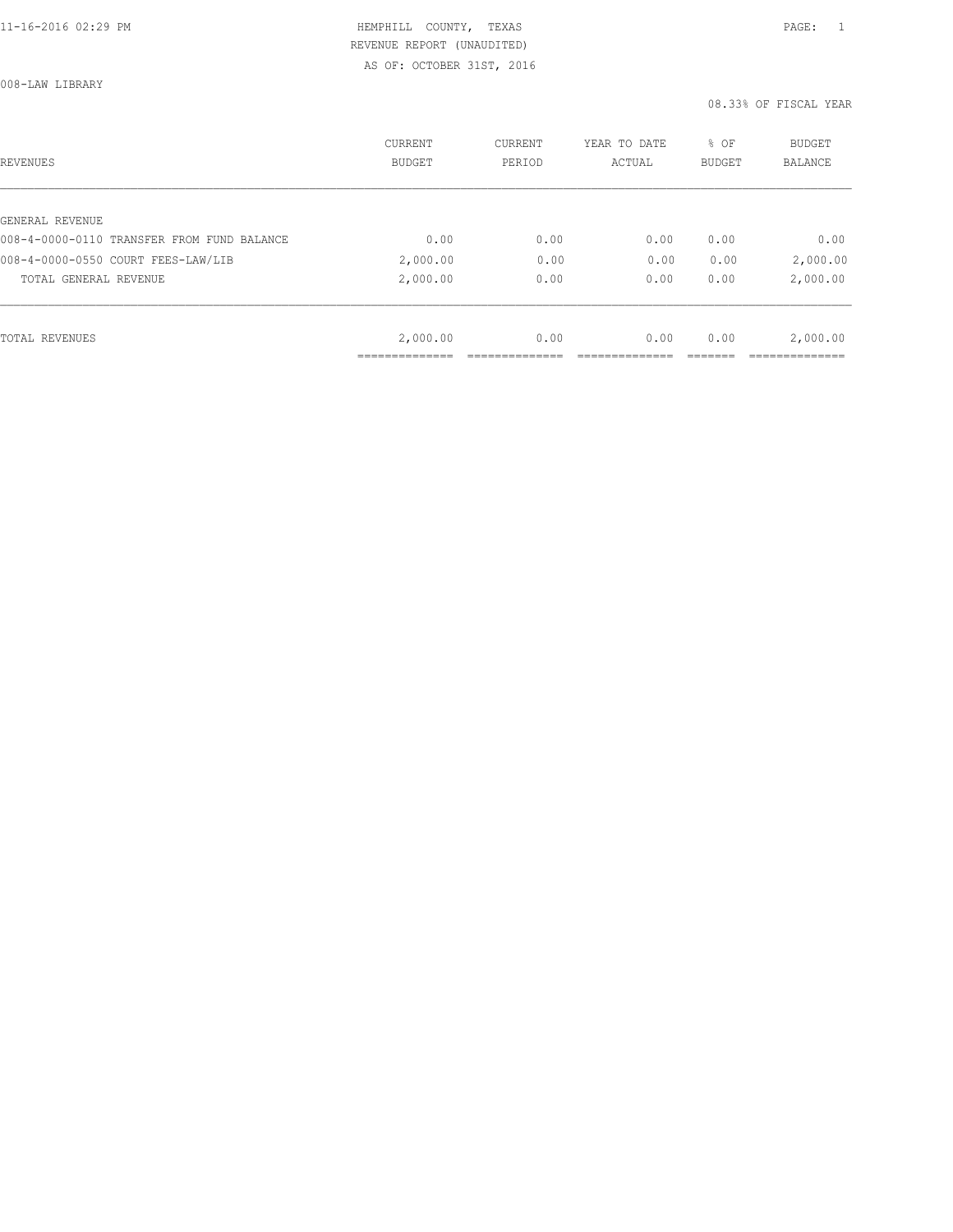009-SECURITY FEE

| REVENUES                                   | CURRENT<br><b>BUDGET</b> | CURRENT<br>PERIOD | YEAR TO DATE<br>ACTUAL | % OF<br>BUDGET | BUDGET<br><b>BALANCE</b> |
|--------------------------------------------|--------------------------|-------------------|------------------------|----------------|--------------------------|
|                                            |                          |                   |                        |                |                          |
| GENERAL REVENUE                            |                          |                   |                        |                |                          |
| 009-4-0000-0110 TRANSFER FROM FUND BALANCE | 50,000.00                | 0.00              | 0.00                   | 0.00           | 50,000.00                |
| 009-4-0000-0191 COURTHOUSE SECURITY FEE    | 4,000.00                 | 0.00              | 0.00                   | 0.00           | 4,000.00                 |
| TOTAL GENERAL REVENUE                      | 54,000.00                | 0.00              | 0.00                   | 0.00           | 54,000.00                |
|                                            |                          |                   |                        |                |                          |
| TOTAL REVENUES                             | 54,000.00                | 0.00              | 0.00                   | 0.00           | 54,000.00                |
|                                            | ___________              |                   |                        |                |                          |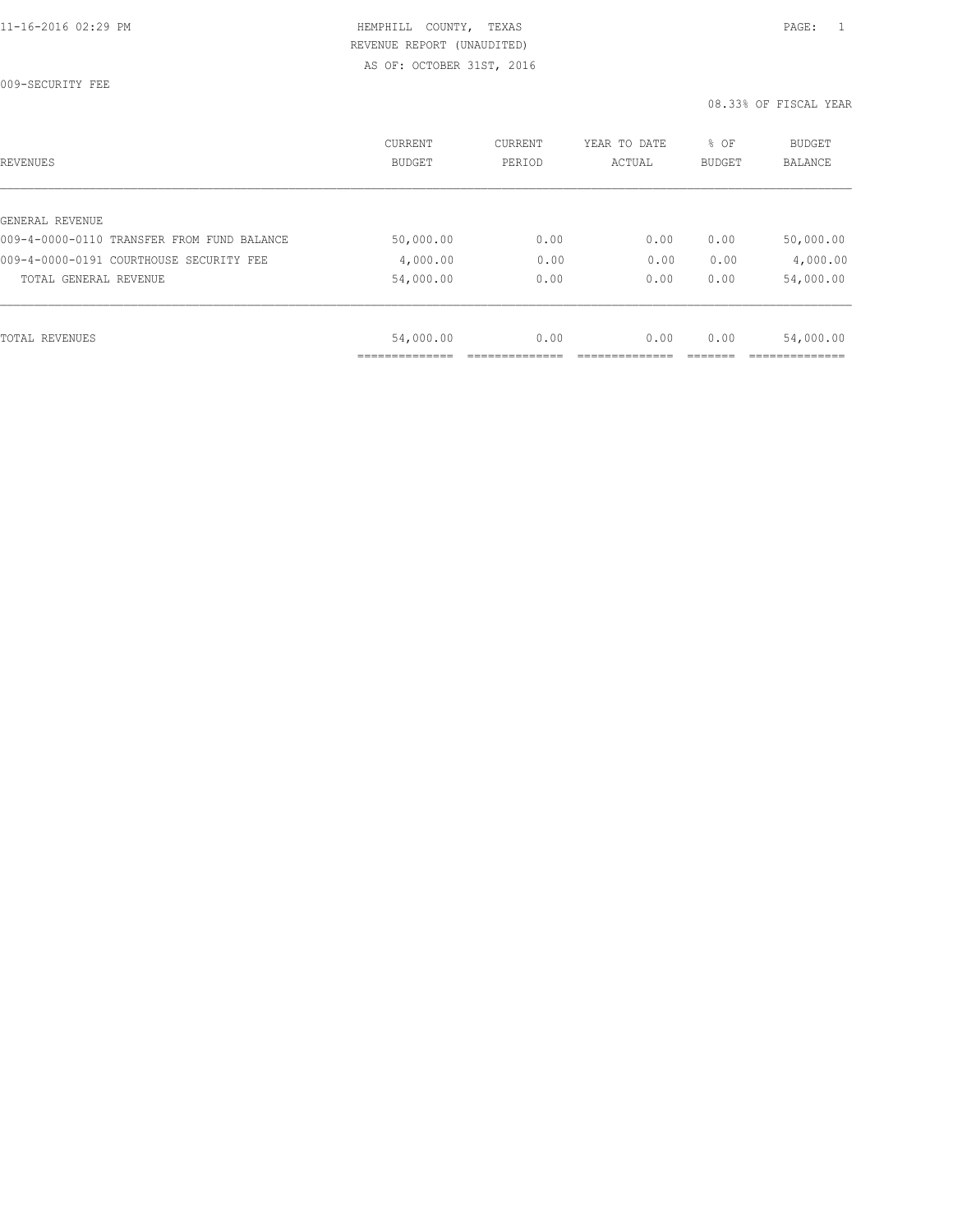010-AIRPORT

| REVENUES                                   | CURRENT<br><b>BUDGET</b>     | CURRENT<br>PERIOD | YEAR TO DATE<br>ACTUAL | % OF<br><b>BUDGET</b> | <b>BUDGET</b><br><b>BALANCE</b> |
|--------------------------------------------|------------------------------|-------------------|------------------------|-----------------------|---------------------------------|
|                                            |                              |                   |                        |                       |                                 |
| GENERAL REVENUE                            |                              |                   |                        |                       |                                 |
| 010-4-0000-0110 AD VALOREM TAX TRANSFER    | 70,000.00                    | 0.00              | 0.00                   | 0.00                  | 70,000.00                       |
| 010-4-0000-0120 INTEREST-AIRPORT           | 200.00                       | 12.77             | 12.77                  | 6.39                  | 187.23                          |
| 010-4-0000-0320 CHAMBER OF COMMERCE        | 1,920.00                     | 0.00              | 0.00                   | 0.00                  | 1,920.00                        |
| 010-4-0000-0325 FUEL SALES                 | 110,000.00                   | 6,324.32          | 6,324.32               | 5.75                  | 103,675.68                      |
| 010-4-0000-0326 RENT-HANGARS               | 4,000.00                     | 0.00              | 0.00                   | 0.00                  | 4,000.00                        |
| 010-4-0000-0500 OTHER RECEIPTS             | 0.00                         | 0.00              | 0.00                   | 0.00                  | 0.00                            |
| 010-4-0000-0510 REIMBURSEMENT FROM STATE   | 2,000.00                     | 0.00              | 0.00                   | 0.00                  | 2,000.00                        |
| 010-4-0000-0600 TRANSFER FROM FUND BALANCE | 0.00                         | 0.00              | 0.00                   | 0.00                  | 0.00                            |
| TOTAL GENERAL REVENUE                      | 188,120.00                   | 6,337.09          | 6,337.09               | 3.37                  | 181,782.91                      |
|                                            |                              |                   |                        |                       |                                 |
| TOTAL REVENUES                             | 188,120.00<br>============== | 6,337.09          | 6,337.09               | 3.37                  | 181,782.91                      |
|                                            |                              |                   |                        |                       |                                 |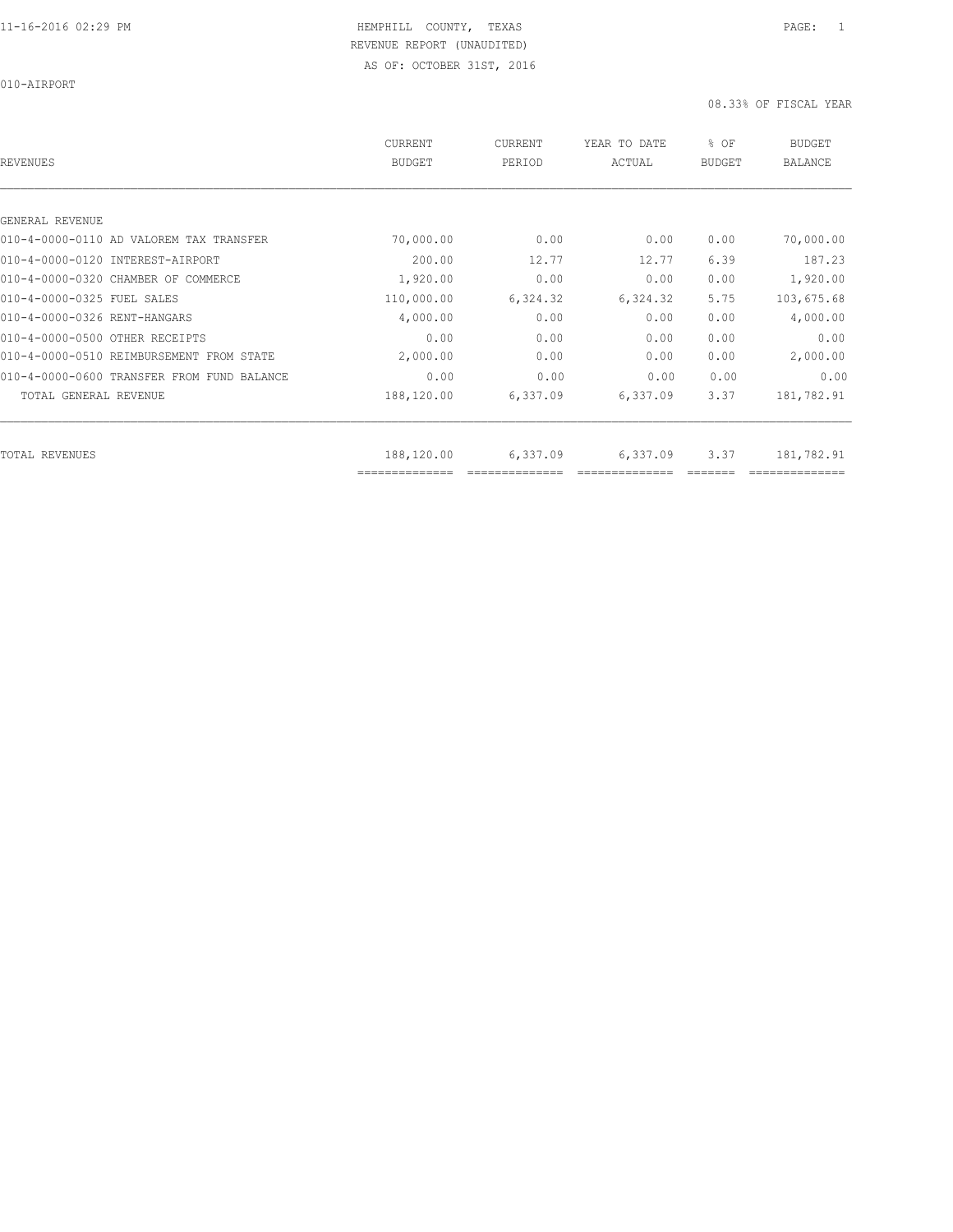011-ROAD & BRIDGE PCT 1

| REVENUES                                       | CURRENT<br><b>BUDGET</b> | <b>CURRENT</b><br>PERIOD | YEAR TO DATE<br>ACTUAL | % OF<br>BUDGET | <b>BUDGET</b><br><b>BALANCE</b> |
|------------------------------------------------|--------------------------|--------------------------|------------------------|----------------|---------------------------------|
|                                                |                          |                          |                        |                |                                 |
| GENERAL REVENUE                                |                          |                          |                        |                |                                 |
| 011-4-0000-0110 TRANSFER FROM FUND BALANCE     | 88,055.00                | 0.00                     | 0.00                   | 0.00           | 88,055.00                       |
| 011-4-0000-0120 INTEREST                       | 300.00                   | 0.00                     | 0.00                   | 0.00           | 300.00                          |
| 011-4-0000-0121 PEN&INT ON DEL TAX             | 800.00                   | 95.92                    | 95.92                  | 11.99          | 704.08                          |
| 011-4-0000-0122 RENDITION PENALTY              | 50.00                    | 42.98                    | 42.98                  | 85.96          | 7.02                            |
| 011-4-0000-0280 FARM TO MARKET TAXES           | 247,000.00               | 51,639.18                | 51,639.18              | 20.91          | 195,360.82                      |
| 011-4-0000-0281 DELINQUENT TAXES               | 2,000.00                 | 467.94                   | 467.94                 | 23.40          | 1,532.06                        |
| 011-4-0000-0290 LATERAL ROAD                   | 2,100.00                 | 2,088.33                 | 2,088.33               | 99.44          | 11.67                           |
| 011-4-0000-0295 BANKHEAD-JONES FARM TENANT ACT | 2,500.00                 | 0.00                     | 0.00                   | 0.00           | 2,500.00                        |
| 011-4-0000-0300 AUTO REGISTRATION              | 40,000.00                | 1,439.15                 | 1,439.15               | 3.60           | 38,560.85                       |
| 011-4-0000-0500 OTHER RECEIPTS                 | 3,000.00                 | 2,502.37                 | 2,502.37               | 83.41          | 497.63                          |
| 011-4-0000-0510 GRANT FUNDS                    | 0.00                     | 0.00                     | 0.00                   | 0.00           | 0.00                            |
| TOTAL GENERAL REVENUE                          | 385,805.00               | 58,275.87                | 58,275.87              | 15.11          | 327,529.13                      |
|                                                |                          |                          |                        |                |                                 |
| TOTAL REVENUES                                 | 385,805.00               | 58,275.87                | 58,275.87              | 15.11          | 327,529.13                      |
|                                                | ==============           |                          |                        |                |                                 |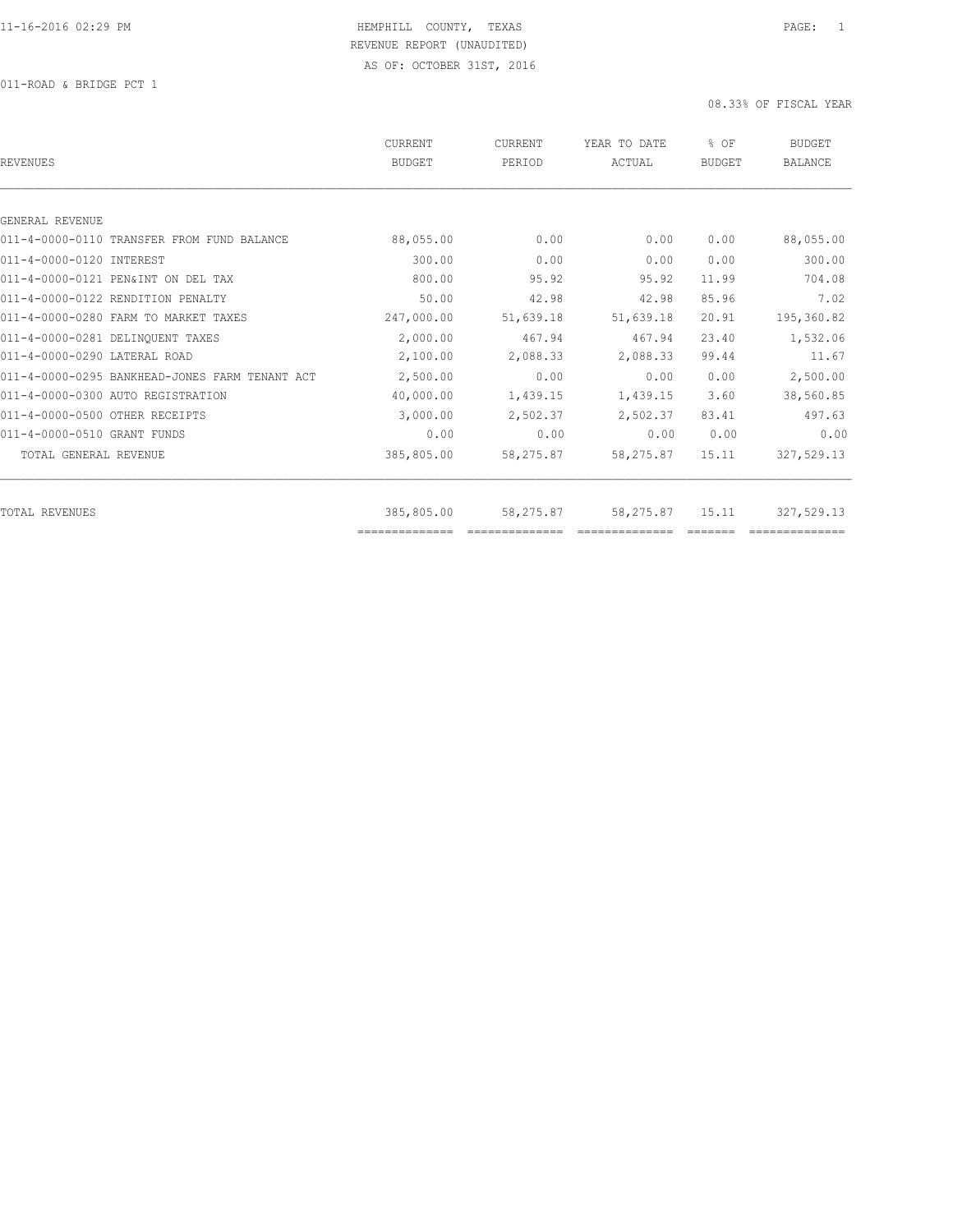012-ROAD & BRIDGE PCT 2

| <b>REVENUES</b>                                | <b>CURRENT</b><br><b>BUDGET</b> | CURRENT<br>PERIOD                                                                                                                                                                                                                                                                                                                                                                                                                                             | YEAR TO DATE<br>ACTUAL                                                                                                                                                                                                                                                                                                                                                                                                                                                                 | % OF<br><b>BUDGET</b>                                                                                                                                                                                                                                                                                                                                                                                                                                                                    | <b>BUDGET</b><br><b>BALANCE</b> |
|------------------------------------------------|---------------------------------|---------------------------------------------------------------------------------------------------------------------------------------------------------------------------------------------------------------------------------------------------------------------------------------------------------------------------------------------------------------------------------------------------------------------------------------------------------------|----------------------------------------------------------------------------------------------------------------------------------------------------------------------------------------------------------------------------------------------------------------------------------------------------------------------------------------------------------------------------------------------------------------------------------------------------------------------------------------|------------------------------------------------------------------------------------------------------------------------------------------------------------------------------------------------------------------------------------------------------------------------------------------------------------------------------------------------------------------------------------------------------------------------------------------------------------------------------------------|---------------------------------|
|                                                |                                 |                                                                                                                                                                                                                                                                                                                                                                                                                                                               |                                                                                                                                                                                                                                                                                                                                                                                                                                                                                        |                                                                                                                                                                                                                                                                                                                                                                                                                                                                                          |                                 |
| GENERAL REVENUE                                |                                 |                                                                                                                                                                                                                                                                                                                                                                                                                                                               |                                                                                                                                                                                                                                                                                                                                                                                                                                                                                        |                                                                                                                                                                                                                                                                                                                                                                                                                                                                                          |                                 |
| 012-4-0000-0110 TRANSFER FROM FUND BALANCE     | 50,000.00                       | 0.00                                                                                                                                                                                                                                                                                                                                                                                                                                                          | 0.00                                                                                                                                                                                                                                                                                                                                                                                                                                                                                   | 0.00                                                                                                                                                                                                                                                                                                                                                                                                                                                                                     | 50,000.00                       |
| 012-4-0000-0120 INTEREST                       | 300.00                          | 0.00                                                                                                                                                                                                                                                                                                                                                                                                                                                          | 0.00                                                                                                                                                                                                                                                                                                                                                                                                                                                                                   | 0.00                                                                                                                                                                                                                                                                                                                                                                                                                                                                                     | 300.00                          |
| 012-4-0000-0121 PEN&INT ON DEL TAX             | 1,000.00                        | 101.75                                                                                                                                                                                                                                                                                                                                                                                                                                                        | 101.75                                                                                                                                                                                                                                                                                                                                                                                                                                                                                 | 10.18                                                                                                                                                                                                                                                                                                                                                                                                                                                                                    | 898.25                          |
| 012-4-0000-0122 RENDITION PENALTY              | 50.00                           | 45.57                                                                                                                                                                                                                                                                                                                                                                                                                                                         | 45.57                                                                                                                                                                                                                                                                                                                                                                                                                                                                                  | 91.14                                                                                                                                                                                                                                                                                                                                                                                                                                                                                    | 4.43                            |
| 012-4-0000-0280 FARM TO MARKET TAXES           | 262,000.00                      | 54,768.80                                                                                                                                                                                                                                                                                                                                                                                                                                                     | 54,768.80                                                                                                                                                                                                                                                                                                                                                                                                                                                                              | 20.90                                                                                                                                                                                                                                                                                                                                                                                                                                                                                    | 207, 231.20                     |
| 012-4-0000-0281 DELINQUENT TAXES               | 4,000.00                        | 496.31                                                                                                                                                                                                                                                                                                                                                                                                                                                        | 496.31                                                                                                                                                                                                                                                                                                                                                                                                                                                                                 | 12.41                                                                                                                                                                                                                                                                                                                                                                                                                                                                                    | 3,503.69                        |
| 012-4-0000-0290 LATERAL ROAD                   | 2,500.00                        | 2,214.89                                                                                                                                                                                                                                                                                                                                                                                                                                                      | 2,214.89                                                                                                                                                                                                                                                                                                                                                                                                                                                                               | 88.60                                                                                                                                                                                                                                                                                                                                                                                                                                                                                    | 285.11                          |
| 012-4-0000-0295 BANKHEAD-JONES FARM TENANT ACT | 3,000.00                        | 0.00                                                                                                                                                                                                                                                                                                                                                                                                                                                          | 0.00                                                                                                                                                                                                                                                                                                                                                                                                                                                                                   | 0.00                                                                                                                                                                                                                                                                                                                                                                                                                                                                                     | 3,000.00                        |
| 012-4-0000-0300 AUTO REGISTRATION              | 42,000.00                       | 1,526.37                                                                                                                                                                                                                                                                                                                                                                                                                                                      | 1,526.37                                                                                                                                                                                                                                                                                                                                                                                                                                                                               | 3.63                                                                                                                                                                                                                                                                                                                                                                                                                                                                                     | 40, 473.63                      |
| 012-4-0000-0350 ROAD CROSSING PERMITS          | 500.00                          | 0.00                                                                                                                                                                                                                                                                                                                                                                                                                                                          | 0.00                                                                                                                                                                                                                                                                                                                                                                                                                                                                                   | 0.00                                                                                                                                                                                                                                                                                                                                                                                                                                                                                     | 500.00                          |
| 012-4-0000-0500 OTHER RECEIPTS                 | 1,000.00                        | 2,455.17                                                                                                                                                                                                                                                                                                                                                                                                                                                      | 2,455.17                                                                                                                                                                                                                                                                                                                                                                                                                                                                               | $245.52$ (                                                                                                                                                                                                                                                                                                                                                                                                                                                                               | 1,455.17                        |
| 012-4-0000-0510 GUARANTEED BUYBACK             | 0.00                            | 0.00                                                                                                                                                                                                                                                                                                                                                                                                                                                          | 0.00                                                                                                                                                                                                                                                                                                                                                                                                                                                                                   | 0.00                                                                                                                                                                                                                                                                                                                                                                                                                                                                                     | 0.00                            |
| 012-4-0000-0700 EXPENDABLE FUND BALANCE@10/01/ | 0.00                            | 0.00                                                                                                                                                                                                                                                                                                                                                                                                                                                          | 0.00                                                                                                                                                                                                                                                                                                                                                                                                                                                                                   | 0.00                                                                                                                                                                                                                                                                                                                                                                                                                                                                                     | 0.00                            |
| TOTAL GENERAL REVENUE                          | 366,350.00                      | 61,608.86                                                                                                                                                                                                                                                                                                                                                                                                                                                     | 61,608.86                                                                                                                                                                                                                                                                                                                                                                                                                                                                              | 16.82                                                                                                                                                                                                                                                                                                                                                                                                                                                                                    | 304,741.14                      |
| TOTAL REVENUES                                 | 366,350.00                      | 61,608.86                                                                                                                                                                                                                                                                                                                                                                                                                                                     | 61,608.86                                                                                                                                                                                                                                                                                                                                                                                                                                                                              | 16.82                                                                                                                                                                                                                                                                                                                                                                                                                                                                                    | 304,741.14                      |
|                                                | ==============                  | $\begin{array}{c} \multicolumn{2}{c} {\textbf{2.5}} \multicolumn{2}{c} {\textbf{2.5}} \multicolumn{2}{c} {\textbf{2.5}} \multicolumn{2}{c} {\textbf{2.5}} \multicolumn{2}{c} {\textbf{2.5}} \multicolumn{2}{c} {\textbf{2.5}} \multicolumn{2}{c} {\textbf{2.5}} \multicolumn{2}{c} {\textbf{2.5}} \multicolumn{2}{c} {\textbf{2.5}} \multicolumn{2}{c} {\textbf{2.5}} \multicolumn{2}{c} {\textbf{2.5}} \multicolumn{2}{c} {\textbf{2.5}} \multicolumn{2}{c}$ | $\begin{array}{cccccccccc} \multicolumn{2}{c}{} & \multicolumn{2}{c}{} & \multicolumn{2}{c}{} & \multicolumn{2}{c}{} & \multicolumn{2}{c}{} & \multicolumn{2}{c}{} & \multicolumn{2}{c}{} & \multicolumn{2}{c}{} & \multicolumn{2}{c}{} & \multicolumn{2}{c}{} & \multicolumn{2}{c}{} & \multicolumn{2}{c}{} & \multicolumn{2}{c}{} & \multicolumn{2}{c}{} & \multicolumn{2}{c}{} & \multicolumn{2}{c}{} & \multicolumn{2}{c}{} & \multicolumn{2}{c}{} & \multicolumn{2}{c}{} & \mult$ | $\begin{tabular}{ll} \multicolumn{3}{l}{} & \multicolumn{3}{l}{} & \multicolumn{3}{l}{} \\ \multicolumn{3}{l}{} & \multicolumn{3}{l}{} & \multicolumn{3}{l}{} \\ \multicolumn{3}{l}{} & \multicolumn{3}{l}{} & \multicolumn{3}{l}{} \\ \multicolumn{3}{l}{} & \multicolumn{3}{l}{} & \multicolumn{3}{l}{} \\ \multicolumn{3}{l}{} & \multicolumn{3}{l}{} & \multicolumn{3}{l}{} \\ \multicolumn{3}{l}{} & \multicolumn{3}{l}{} & \multicolumn{3}{l}{} \\ \multicolumn{3}{l}{} & \multic$ |                                 |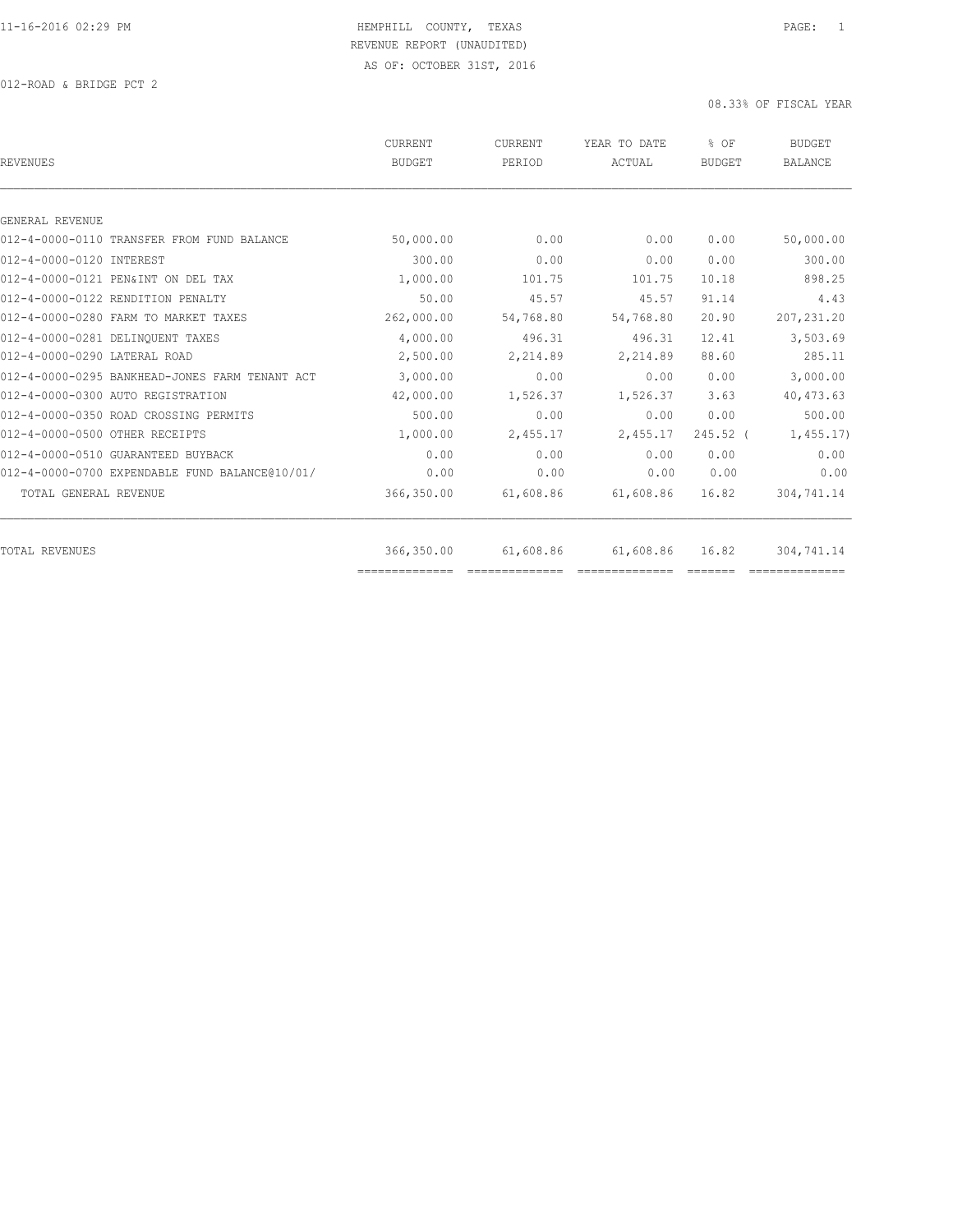013-ROAD & BRIDGE PCT 3

| <b>BUDGET</b> | PERIOD       | YEAR TO DATE<br>ACTUAL | % OF<br><b>BUDGET</b>     | <b>BUDGET</b><br><b>BALANCE</b> |
|---------------|--------------|------------------------|---------------------------|---------------------------------|
|               |              |                        |                           |                                 |
|               |              |                        |                           |                                 |
| 50,000.00     | 0.00         | 0.00                   | 0.00                      | 50,000.00                       |
| 500.00        | 0.00         | 0.00                   | 0.00                      | 500.00                          |
| 1,500.00      | 203.48       | 203.48                 | 13.57                     | 1,296.52                        |
| 100.00        | 91.15        | 91.15                  | 91.15                     | 8.85                            |
| 524,000.00    | 109,537.64   | 109,537.64             | 20.90                     | 414, 462.36                     |
| 3,000.00      | 992.59       | 992.59                 | 33.09                     | 2,007.41                        |
| 4,000.00      | 4,429.79     | 4,429.79               | $110.74$ (                | 429.79)                         |
| 5,000.00      | 0.00         | 0.00                   | 0.00                      | 5,000.00                        |
| 85,000.00     | 3,052.73     | 3,052.73               | 3.59                      | 81,947.27                       |
| 500.00        | 0.00         | 0.00                   | 0.00                      | 500.00                          |
| 1,000.00      | 4,910.33     | 4,910.33               | 491.03 (                  | 3, 910.33)                      |
| 0.00          | 0.00         | 0.00                   | 0.00                      | 0.00                            |
| 674,600.00    | 123, 217. 71 | 123, 217.71            | 18.27                     | 551,382.29                      |
|               |              |                        |                           | 551,382.29                      |
|               | 674,600.00   |                        | 123, 217. 71 123, 217. 71 | 18.27                           |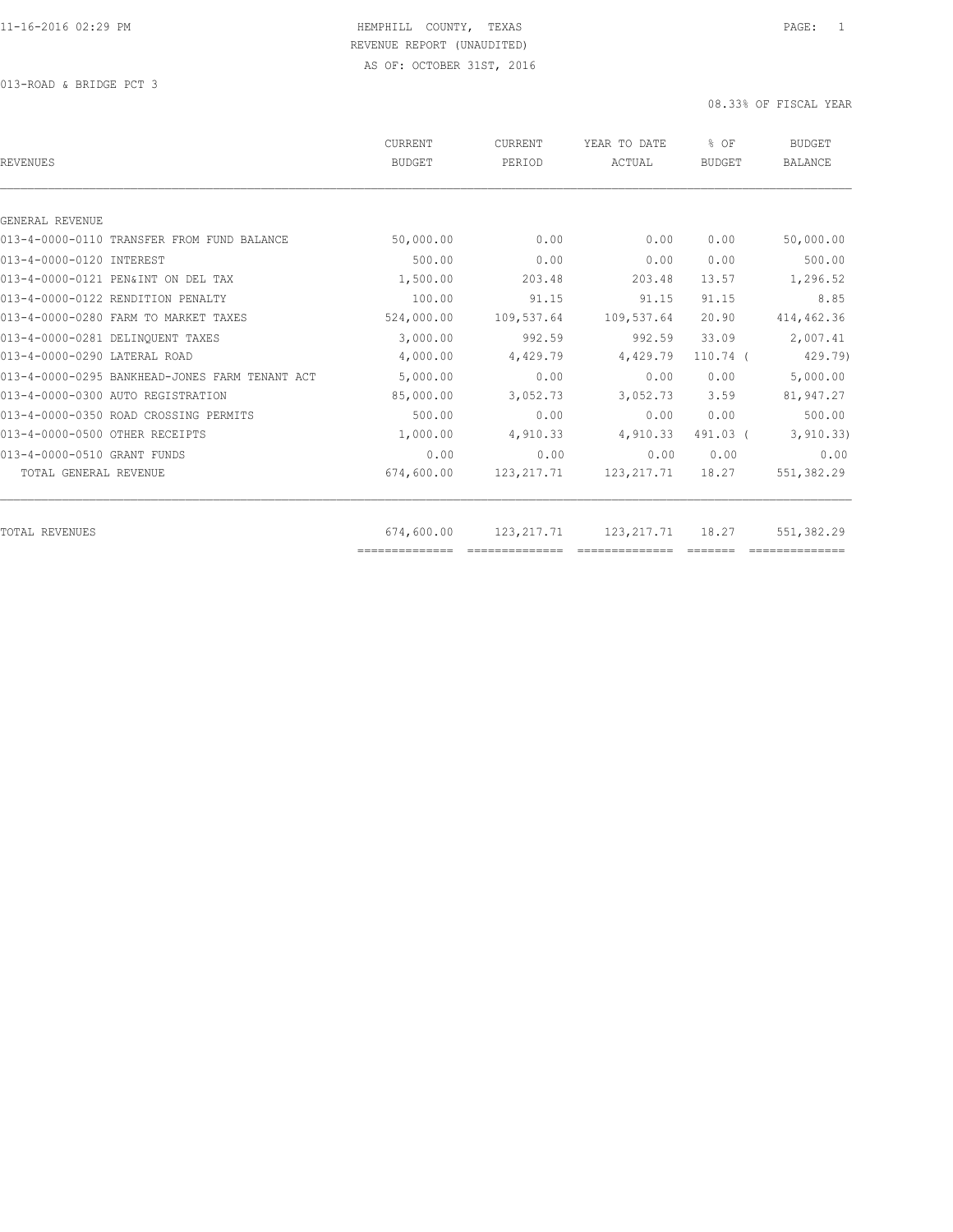014-ROAD & BRIDGE PCT 4

| <b>REVENUES</b>                                | <b>CURRENT</b><br>BUDGET | CURRENT<br>PERIOD | YEAR TO DATE<br>ACTUAL | % OF<br><b>BUDGET</b> | <b>BUDGET</b><br><b>BALANCE</b> |
|------------------------------------------------|--------------------------|-------------------|------------------------|-----------------------|---------------------------------|
|                                                |                          |                   |                        |                       |                                 |
| GENERAL REVENUE                                |                          |                   |                        |                       |                                 |
| 014-4-0000-0110 TRANSFER FROM FUND BALANCE     | 50,000.00                | 0.00              | 0.00                   | 0.00                  | 50,000.00                       |
| 014-4-0000-0120 INTEREST                       | 500.00                   | 0.00              | 0.00                   | 0.00                  | 500.00                          |
| 014-4-0000-0121 PEN&INT ON DEL TAX             | 1,500.00                 | 180.24            | 180.24                 | 12.02                 | 1,319.76                        |
| 014-4-0000-0122 RENDITION PENALTY              | 100.00                   | 80.73             | 80.73                  | 80.73                 | 19.27                           |
| 014-4-0000-0280 FARM TO MARKET TAXES           | 464,000.00               | 97,019.04         | 97,019.04              | 20.91                 | 366,980.96                      |
| 014-4-0000-0281 DELINQUENT TAXES               | 3,000.00                 | 879.16            | 879.16                 | 29.31                 | 2,120.84                        |
| 014-4-0000-0290 LATERAL ROAD                   | 5,000.00                 | 3,923.52          | 3,923.52               | 78.47                 | 1,076.48                        |
| 014-4-0000-0295 BANKHEAD-JONES FARM TENANT ACT | 4,000.00                 | 0.00              | 0.00                   | 0.00                  | 4,000.00                        |
| 014-4-0000-0300 AUTO REGISTRATION              | 75,000.00                | 2,703.85          | 2,703.85               | 3.61                  | 72,296.15                       |
| 014-4-0000-0350 ROAD CROSSING PERMITS          | 0.00                     | 0.00              | 0.00                   | 0.00                  | 0.00                            |
| 014-4-0000-0500 OTHER RECEIPTS                 | 2,000.00                 | 4,349.15          | 4,349.15               | $217.46$ (            | 2,349.15                        |
| 014-4-0000-0510 GRANT FUNDS                    | 0.00                     | 11,711.78         | 11,711.78              | $0.00$ (              | 11,711.78)                      |
| 014-4-0000-0700 EXPENDABLE FUND BALANCE@10/01/ | 0.00                     | 0.00              | 0.00                   | 0.00                  | 0.00                            |
| TOTAL GENERAL REVENUE                          | 605,100.00               | 120,847.47        | 120,847.47             | 19.97                 | 484,252.53                      |
|                                                |                          |                   |                        |                       |                                 |
| TOTAL REVENUES                                 | 605,100.00               |                   | 120,847.47 120,847.47  | 19.97                 | 484,252.53                      |
|                                                |                          |                   |                        |                       |                                 |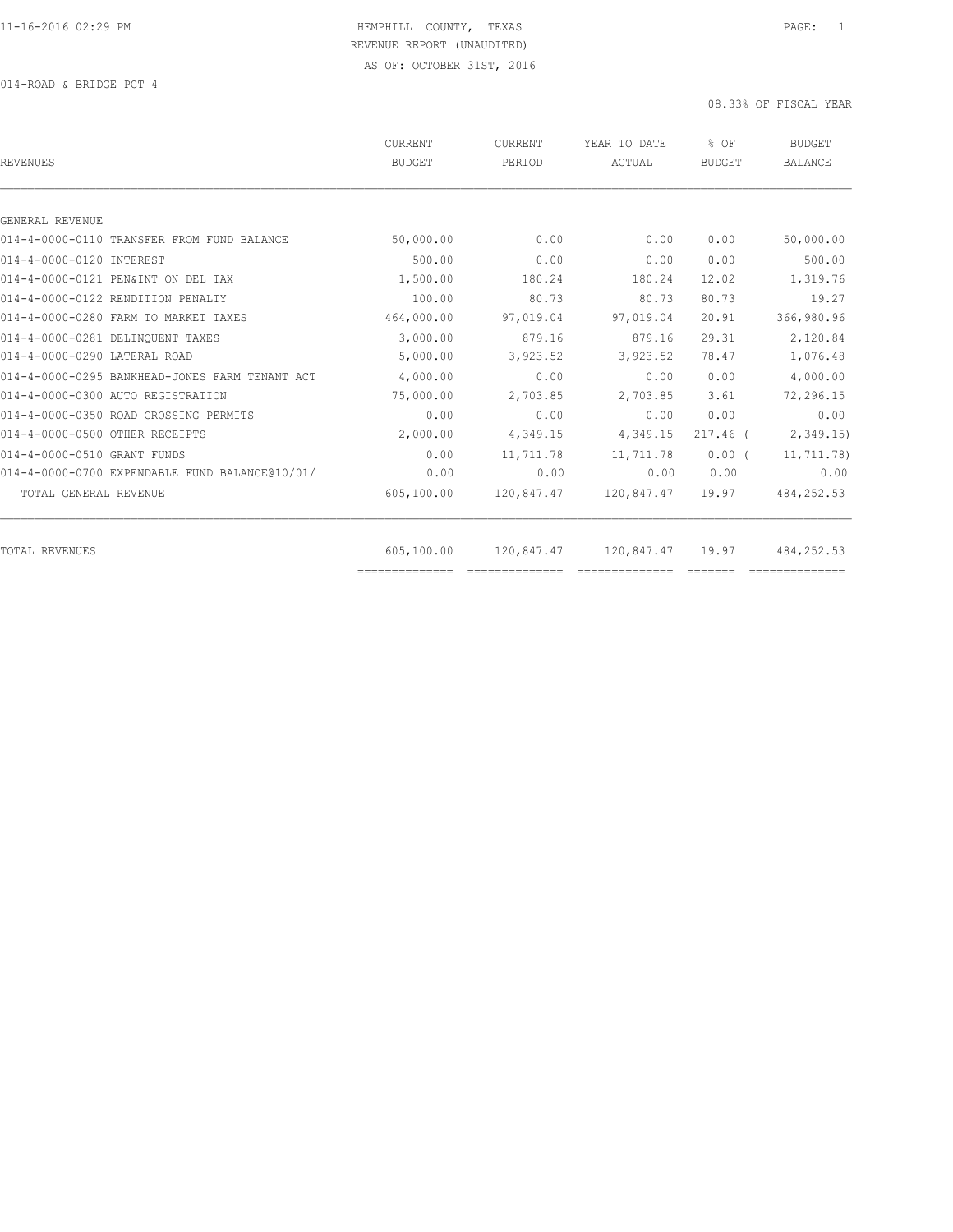| REVENUES                                       | CURRENT<br><b>BUDGET</b> | CURRENT<br>PERIOD | YEAR TO DATE<br>ACTUAL | % OF<br>BUDGET | BUDGET<br><b>BALANCE</b> |
|------------------------------------------------|--------------------------|-------------------|------------------------|----------------|--------------------------|
|                                                |                          |                   |                        |                |                          |
| GENERAL REVENUE                                |                          |                   |                        |                |                          |
| 022-4-0000-0110 TRANSFER FROM FUND BALANCE     | 80,000.00                | 0.00              | 0.00                   | 0.00           | 80,000.00                |
| 022-4-0000-0191 COUNTY RECORDS PRESERVATION FE | 10,000.00                | 0.00              | 0.00                   | 0.00           | 10,000.00                |
| TOTAL GENERAL REVENUE                          | 90,000.00                | 0.00              | 0.00                   | 0.00           | 90,000.00                |
|                                                |                          |                   |                        |                |                          |
| TOTAL REVENUES                                 | 90,000.00                | 0.00              | 0.00                   | 0.00           | 90,000.00                |
|                                                | ____________             |                   |                        |                |                          |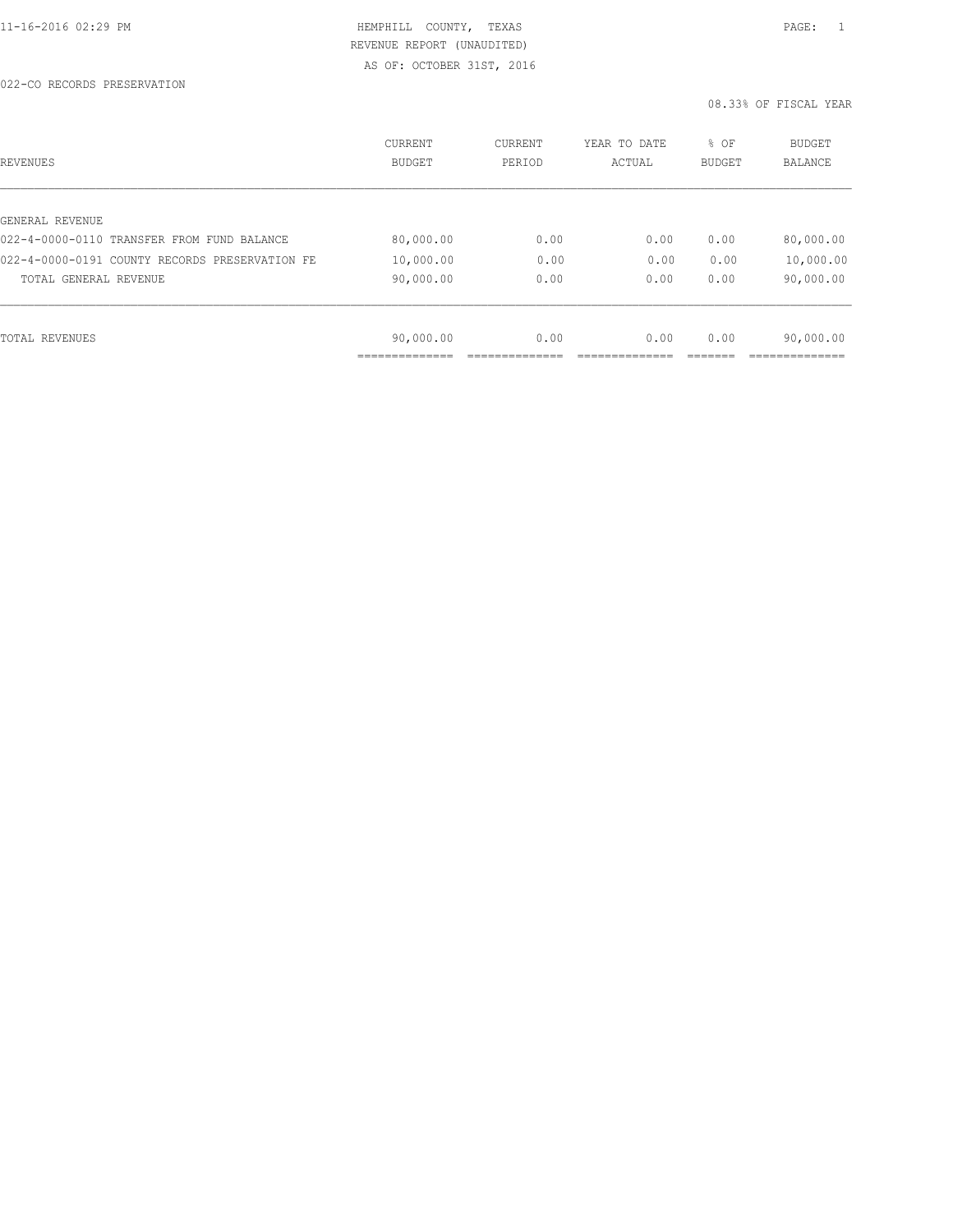| REVENUES                                      | CURRENT<br><b>BUDGET</b> | CURRENT<br>PERIOD | YEAR TO DATE<br>ACTUAL | % OF<br>BUDGET | BUDGET<br><b>BALANCE</b> |
|-----------------------------------------------|--------------------------|-------------------|------------------------|----------------|--------------------------|
|                                               |                          |                   |                        |                |                          |
| GENERAL REVENUE                               |                          |                   |                        |                |                          |
| 023-4-0000-0110 TRANSFER FROM FUND BALANCE    | 0.00                     | 0.00              | 0.00                   | 0.00           | 0.00                     |
| 023-4-0000-0191 REV-CLK'S RECORD PRESERVATION | 800.00                   | 0.00              | 0.00                   | 0.00           | 800.00                   |
| TOTAL GENERAL REVENUE                         | 800.00                   | 0.00              | 0.00                   | 0.00           | 800.00                   |
|                                               |                          |                   |                        |                |                          |
| TOTAL REVENUES                                | 800.00                   | 0.00              | 0.00                   | 0.00           | 800.00                   |
|                                               | ----------               |                   |                        |                |                          |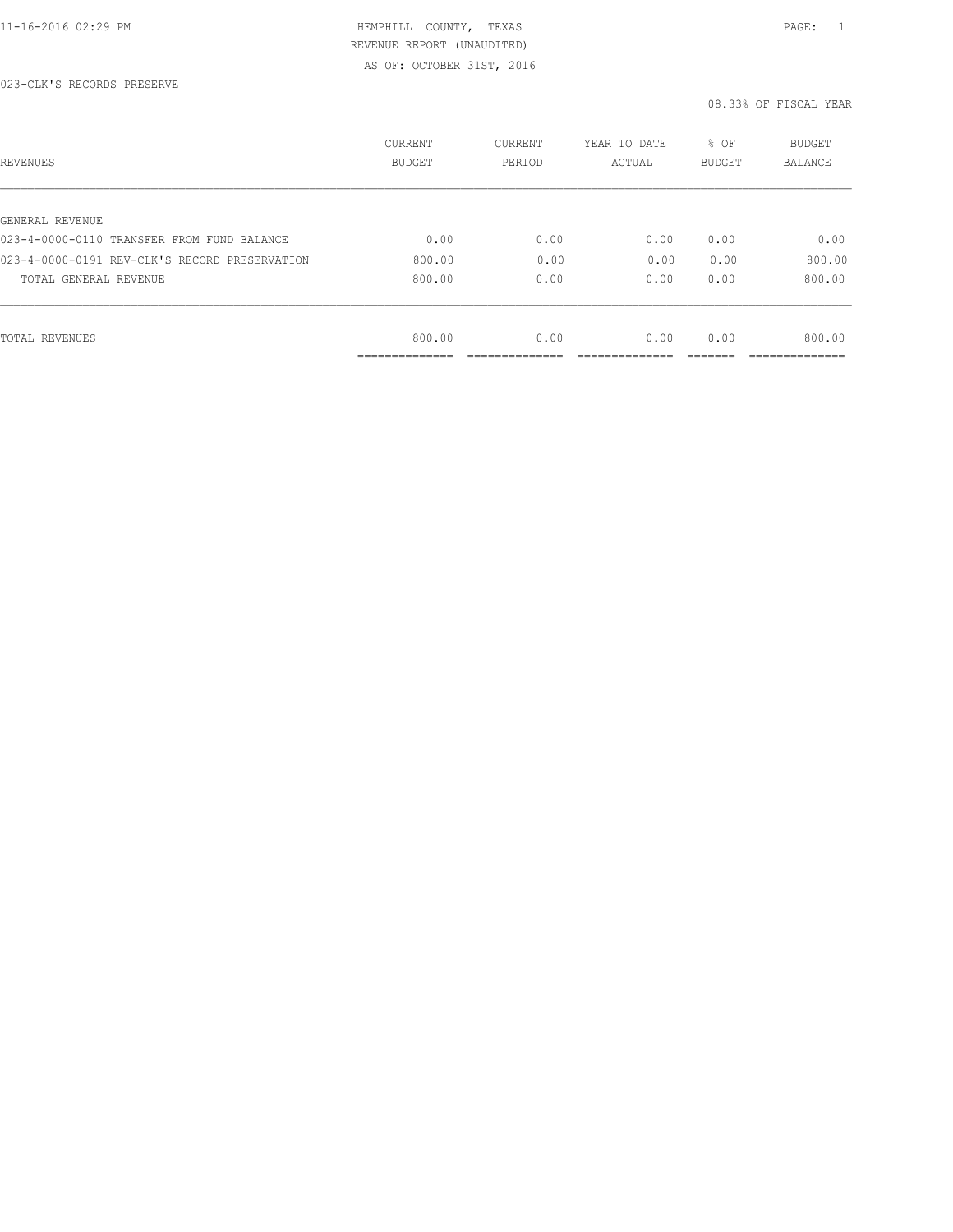| REVENUES                                   | <b>CURRENT</b><br><b>BUDGET</b> | CURRENT<br>PERIOD | YEAR TO DATE<br>ACTUAL | % OF<br>BUDGET | BUDGET<br><b>BALANCE</b> |
|--------------------------------------------|---------------------------------|-------------------|------------------------|----------------|--------------------------|
|                                            |                                 |                   |                        |                |                          |
| GENERAL REVENUE                            |                                 |                   |                        |                |                          |
| 024-4-0000-0110 TRANSFER FROM FUND BALANCE | 8,000.00                        | 0.00              | 0.00                   | 0.00           | 8,000.00                 |
| 024-4-0000-0191 TECH FEES/EXP              | 2,500.00                        | 0.00              | 0.00                   | 0.00           | 2,500.00                 |
| TOTAL GENERAL REVENUE                      | 10,500.00                       | 0.00              | 0.00                   | 0.00           | 10,500.00                |
|                                            |                                 |                   |                        |                |                          |
| TOTAL REVENUES                             | 10,500.00                       | 0.00              | 0.00                   | 0.00           | 10,500.00                |
|                                            |                                 |                   |                        |                |                          |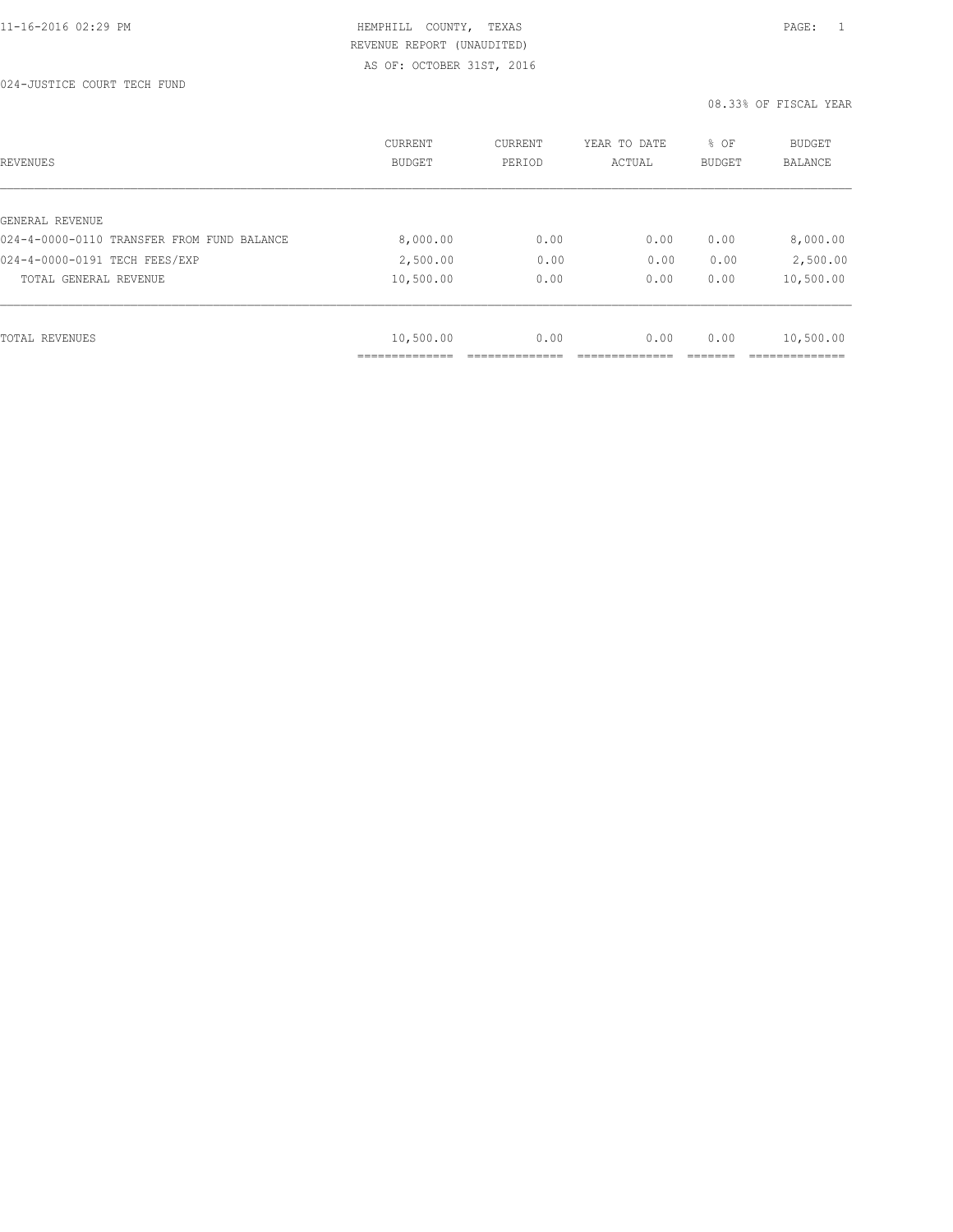### 032-CHK COLLECTION/CO ATTY

| REVENUES                                   | CURRENT<br><b>BUDGET</b> | CURRENT<br>PERIOD | YEAR TO DATE<br>ACTUAL | % OF<br><b>BUDGET</b> | <b>BUDGET</b><br>BALANCE |
|--------------------------------------------|--------------------------|-------------------|------------------------|-----------------------|--------------------------|
| GENERAL REVENUE                            |                          |                   |                        |                       |                          |
| 032-4-0000-0110 TRANSFER FROM FUND BALANCE | 17,000.00                | 0.00              | 0.00                   | 0.00                  | 17,000.00                |
| 032-4-0000-0220 FEES-CHECK COLLECTION      | 150.00                   | 0.00              | 0.00                   | 0.00                  | 150.00                   |
| TOTAL GENERAL REVENUE                      | 17,150.00                | 0.00              | 0.00                   | 0.00                  | 17,150.00                |
|                                            |                          |                   |                        |                       |                          |
| TOTAL REVENUES                             | 17,150.00                | 0.00              | 0.00                   | 0.00                  | 17,150.00                |
|                                            | ______________           |                   |                        |                       | __________               |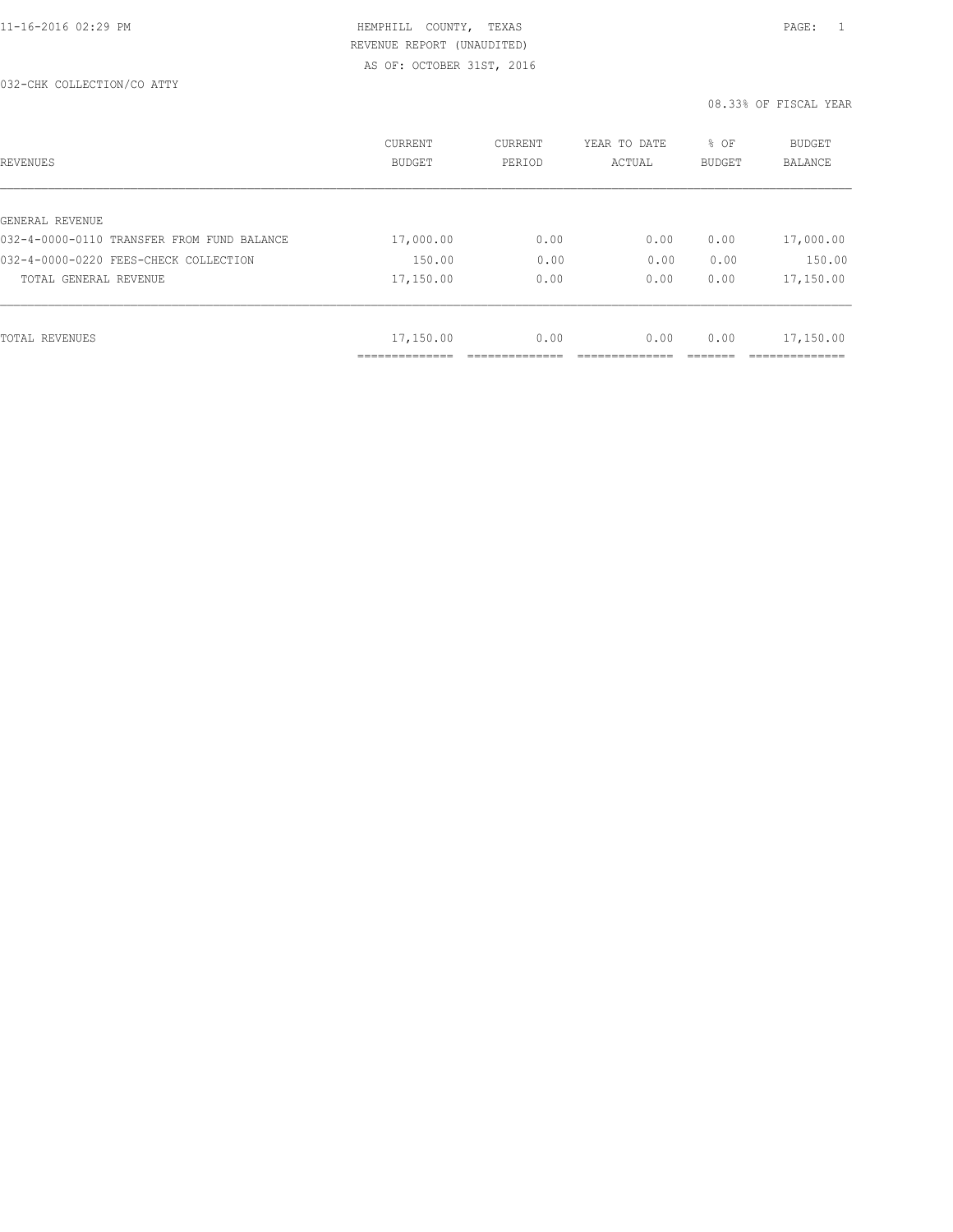| REVENUES                                   | CURRENT<br><b>BUDGET</b> | CURRENT<br>PERIOD | YEAR TO DATE<br>ACTUAL | % OF<br>BUDGET | BUDGET<br><b>BALANCE</b> |
|--------------------------------------------|--------------------------|-------------------|------------------------|----------------|--------------------------|
|                                            |                          |                   |                        |                |                          |
| GENERAL REVENUE                            |                          |                   |                        |                |                          |
| 036-4-0000-0110 TRANSFER FROM FUND BALANCE | 6,000.00                 | 0.00              | 0.00                   | 0.00           | 6,000.00                 |
| 036-4-0000-0440 STATE FEES                 | 2,000.00                 | 0.00              | 0.00                   | 0.00           | 2,000.00                 |
| TOTAL GENERAL REVENUE                      | 8,000.00                 | 0.00              | 0.00                   | 0.00           | 8,000.00                 |
|                                            |                          |                   |                        |                |                          |
| TOTAL REVENUES                             | 8,000.00                 | 0.00              | 0.00                   | 0.00           | 8,000.00                 |
|                                            | ___________              |                   |                        |                |                          |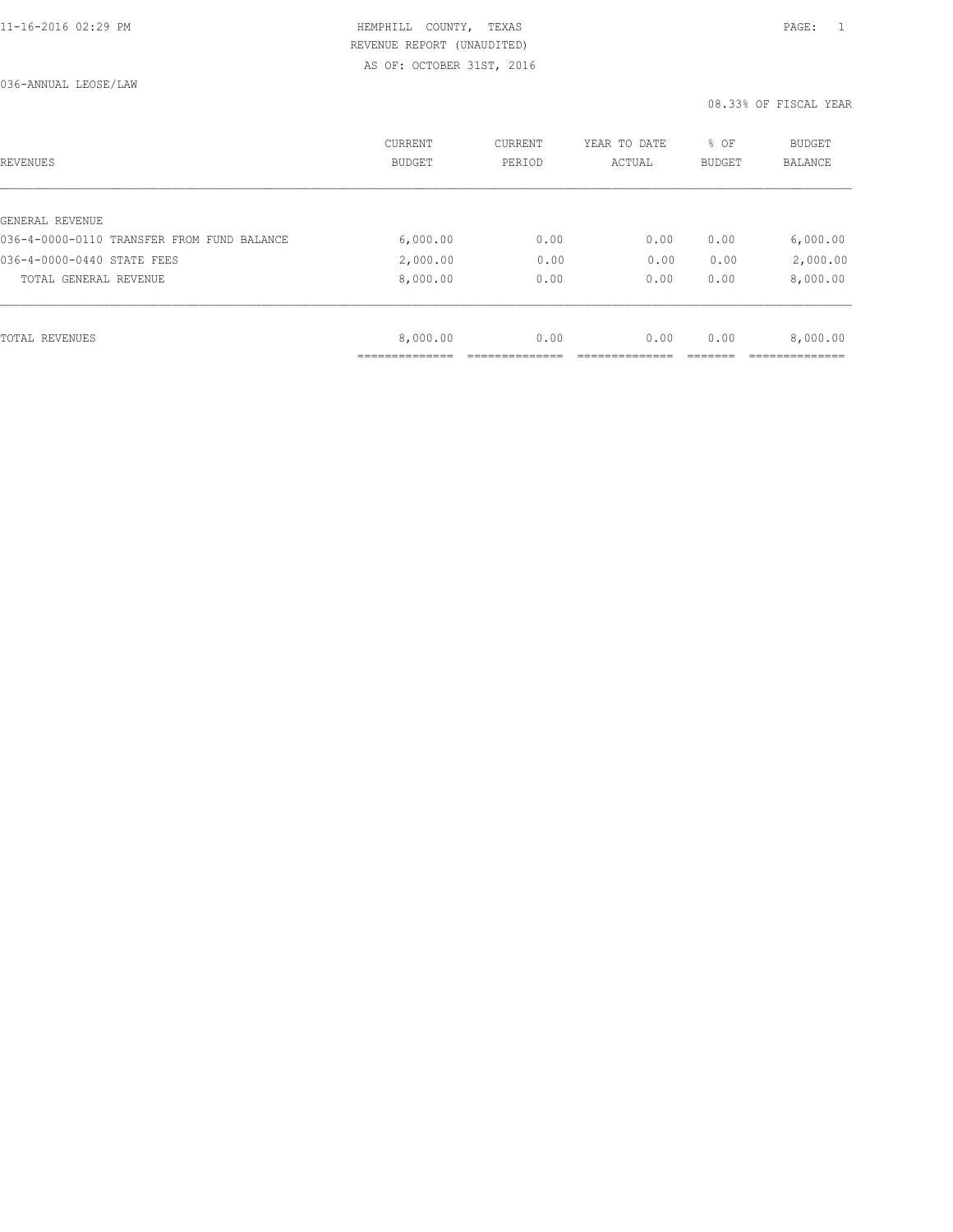046-SCAAP

| <b>REVENUES</b>                            | CURRENT<br><b>BUDGET</b> | CURRENT<br>PERIOD | YEAR TO DATE<br>ACTUAL | % OF<br><b>BUDGET</b> | BUDGET<br><b>BALANCE</b> |
|--------------------------------------------|--------------------------|-------------------|------------------------|-----------------------|--------------------------|
|                                            |                          |                   |                        |                       |                          |
| GENERAL REVENUE                            |                          |                   |                        |                       |                          |
| 046-4-0000-0110 TRANSFER FROM FUND BALANCE | 65,000.00                | 0.00              | 0.00                   | 0.00                  | 65,000.00                |
| 046-4-0000-0260 GRANT AWARD                | 6,000.00                 | 0.00              | 0.00                   | 0.00                  | 6,000.00                 |
| TOTAL GENERAL REVENUE                      | 71,000.00                | 0.00              | 0.00                   | 0.00                  | 71,000.00                |
|                                            |                          |                   |                        |                       |                          |
| TOTAL REVENUES                             | 71,000.00                | 0.00              | 0.00                   | 0.00                  | 71,000.00                |
|                                            |                          |                   |                        |                       |                          |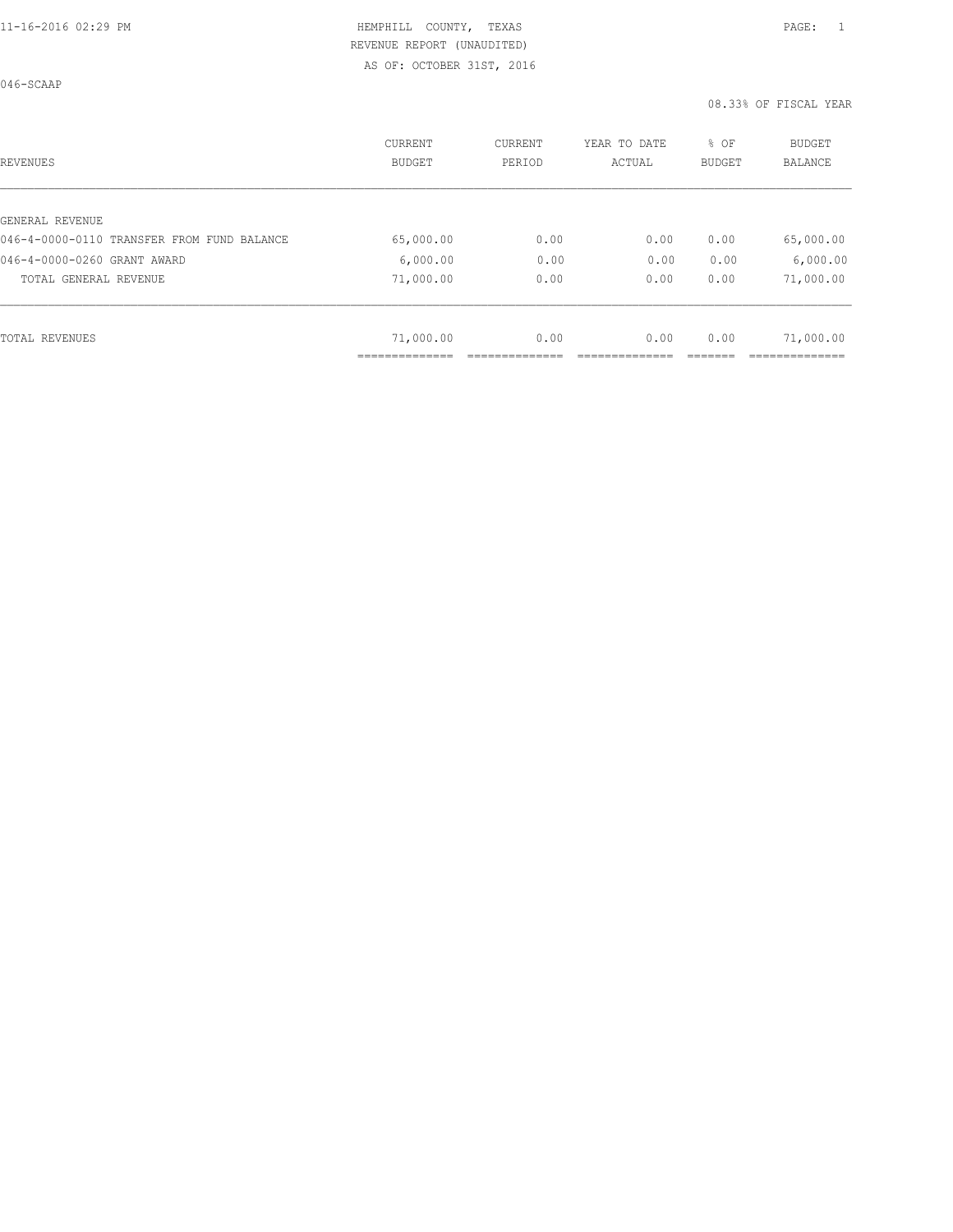# 11-16-2016 02:29 PM **HEMPHILL COUNTY, TEXAS** PAGE: 1 REVENUE REPORT (UNAUDITED)

AS OF: OCTOBER 31ST, 2016

047-SHERIFF COMMISSARY

| REVENUES                             | <b>CURRENT</b><br><b>BUDGET</b> | CURRENT<br>PERIOD | YEAR TO DATE<br>ACTUAL | % OF<br><b>BUDGET</b> | <b>BUDGET</b><br>BALANCE |
|--------------------------------------|---------------------------------|-------------------|------------------------|-----------------------|--------------------------|
|                                      |                                 |                   |                        |                       |                          |
| GENERAL REVENUE                      |                                 |                   |                        |                       |                          |
| 047-4-0000-0401 SALES/COMMISSARY     | 0.00                            | 0.00              | 0.00                   | 0.00                  | 0.00                     |
| 047-4-0000-0500 MISCELLANEOUS INCOME | 0.00                            | 0.00              | 0.00                   | 0.00                  | 0.00                     |
| TOTAL GENERAL REVENUE                | 0.00                            | 0.00              | 0.00                   | 0.00                  | 0.00                     |
|                                      |                                 |                   |                        |                       |                          |
| TOTAL REVENUES                       | 0.00                            | 0.00              | 0.00                   | 0.00                  | 0.00                     |
|                                      | ------------<br>-------------   |                   |                        |                       |                          |